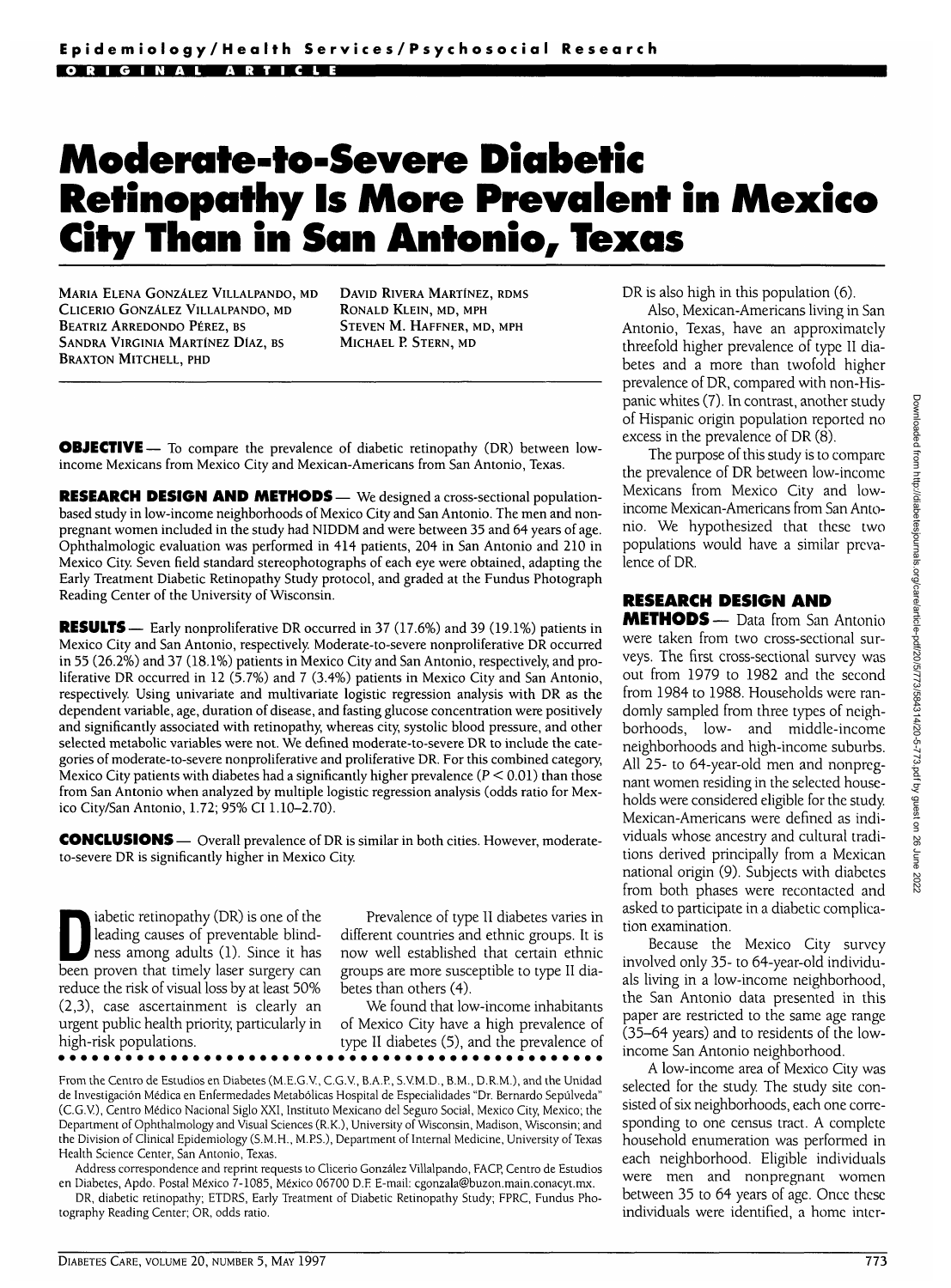view was attempted for each eligible subject.

The protocol and survey procedures were approved by the Institutional Review Board of the University of Texas Health Science Center in San Antonio and the Centro de Estudios en Diabetes in Mexico City. All subjects gave informed consent.

At both study sites, height, weight, subscapular and triceps skinfolds, waist and hip circumferences, systolic (1st phase), and diastolic blood pressure (5th phase) were measured as previously described (10), using the same protocols and following the same procedures. In Mexico City, before the beginning of the study, a joint training course was conducted to assure that the anthropometric and physiological measurements were performed in a standardized way at both study sites.

Participants were seen the morning after a 12-h fast. Height and weight were measured on a clinical scale. Subjects wore an examining gown without shoes. A metallic tape was used to measure the waist and hip circumferences. The umbilicus was used as a landmark for the former and the greater trochanter for the latter. Skinfolds were measured using a Lange skinfold caliper. The subscapular skinfold was measured at the inferior angle of the right scapula, and the triceps skinfold was measured at the mid portion of the right triceps muscle. BMI was calculated as weight (in kilograms) per height (in meters) squared, and centrality index was calculated as the ratio of subscapular to triceps skinfold. Upper versus lower body fat predominance was assessed by waist-tohip circumference ratio (11).

Blood pressure measurements were performed using a random zero sphygmomanometer (Hawksley Gelman, London, U.K.) following the Hypertension Detection and Follow-Up Program protocol (12). Blood pressure was measured in the right arm of the seated subject after 5 min of rest. Blood pressure was determined three times, and the mean of the last two values was defined as the patient's blood pressure. The cuff size was determined by the patient's arm dimension. The staff that performed the measurement was trained in the technique by certified personnel. For the analysis presented in Table 4, the distribution of systolic blood pressure was divided into quartiles.

The techniques used and our laboratory methods have been published previously (13). A standard oral glucose tolerance test (75-g glucose load) was per-

|                                                                                       |         | Mexico City        | San Antonio |                    |  |
|---------------------------------------------------------------------------------------|---------|--------------------|-------------|--------------------|--|
| Grade of retinopathy                                                                  | n       | % (95% CI)         | n           | % (95% CI)         |  |
| None                                                                                  | 106/210 | 50.5 (43.72-57.24) | 121/204     | 59.3 (52.57-66.05) |  |
| Early nonproliferative                                                                | 37/210  | 17.6 (12.47-22.77) | 39/204      | 19.1 (13.72-24.52) |  |
| Moderate to severe<br>nonproliferative                                                | 55/210  | 26.2 (20.24-32.17) | 37/204      | 18.1 (12.85-23.43) |  |
| Proliferative                                                                         | 12/210  | $5.7(2.57 - 8.85)$ | 7/204       | $3.4(0.93 - 5.93)$ |  |
| $D_{\text{obs}}$ and $\mu$ and $\theta$ ( $\theta$ E $\theta$ ) $\theta$ ( $\theta$ ) |         |                    |             |                    |  |

Table 1—*Prevalence and severity ofDR in Mexico City and San Antonio*

Data are *n* or % (95% CI).

formed, and diabetes was diagnosed according to World Health Organization criteria (14). Glucose sum was calculated as the sum of fasting and 2-h glucose values. The glucose sum distribution was divided into quartiles for the analysis shown in Table 4. Individuals who reported a history of diabetes and who were under treatment with insulin or oral antidiabetic medications were considered to have diabetes, regardless of plasma glucose values. All the diabetic patients taking insulin with an onset of disease at <30 years of age and a BMI <30 kg/m2 were considered possibly to have type I diabetes and were excluded from the analyses. Noninsulin takers were considered to have type II diabetes. The duration of disease was calculated as current age (recorded at the time of the complication examination) minus self-reported age at diagnosis of diabetes. Duration was divided in four categories for the analysis presented in Table 4.

At both study sites, funduscopic examination of the retina was performed by a retina specialist using both direct and indirect ophthalmoscopy after dilation of the pupil. In both cities, stereoscopic fundus photographs of seven standardized fields of each eye were obtained using procedures adapted from the Early Treatment of Diabetic Retinopathy Study (ETDRS) (15). Before the beginning of the study in Mexico City, a certified fundus photographer and trainer from the Fundus Photography Reading Center (FPRC) of the Department of Ophthalmology of the University of Wisconsin traveled to Mexico City and carried out a 3-day training program during which two ophthalmologists received training in the technique of fundus photography according to ETDRS protocol (15). Mounted photographs were mailed to the FPRC. Slides were graded for quality first; only sets of acceptable photographic quality were graded. The analyses presented in this paper were based on the stereo retinal

photographs graded using a modification of the modified Airlie House Classification (16). Retinopathy level 0 was coded as no retinopathy, levels 15-30 were coded as early nonproliferative, levels 40-50 as moderate-to-severe nonproliferative, and levels 60-80 as proliferative. When findings differed between the right and left eyes, the retinopathy grade used to classify the patient was based on the more severely affected eye.

Statistical analyses were performed using SYSTAT and LOGISTIC. Comparisons were made using one-way analyses of variance for continuous variables and multiple logistic regression for dichotomous variables (17,18).

**RESULTS** — The population of the six study sites in Mexico City was 15,532. Of these, 3,505 (22.6%) were found to be age eligible. Home interviews were obtained on 2,810 (80.2%) subjects. Physical and laboratory exams were obtained on 2,282 (81.2%) individuals. The total number of subjects with diabetes was 304 (122 men and 182 women). Between the first examination and the complication examination, 8 had died and 12 had changed their address. A final cohort of 284 was left. We were able to locate and perform full ophthalmologic evaluations on 210 (73.94%) of these individuals (83 men and 127 women).

In the San Antonio Heart Study, 407 subjects with type II diabetes were identified, 191 in phase I and 216 in phase II. Nine subjects from phase I died, and ten subjects were considered to have type I diabetes and were excluded from the analysis. Thus, 388 individuals were available for the complication examination. The response rate to this examination in Mexican-Americans was 257/320 (80.3%). To make the two groups comparable, we considered of these only Mexican-Americans residing in the low-income neighborhood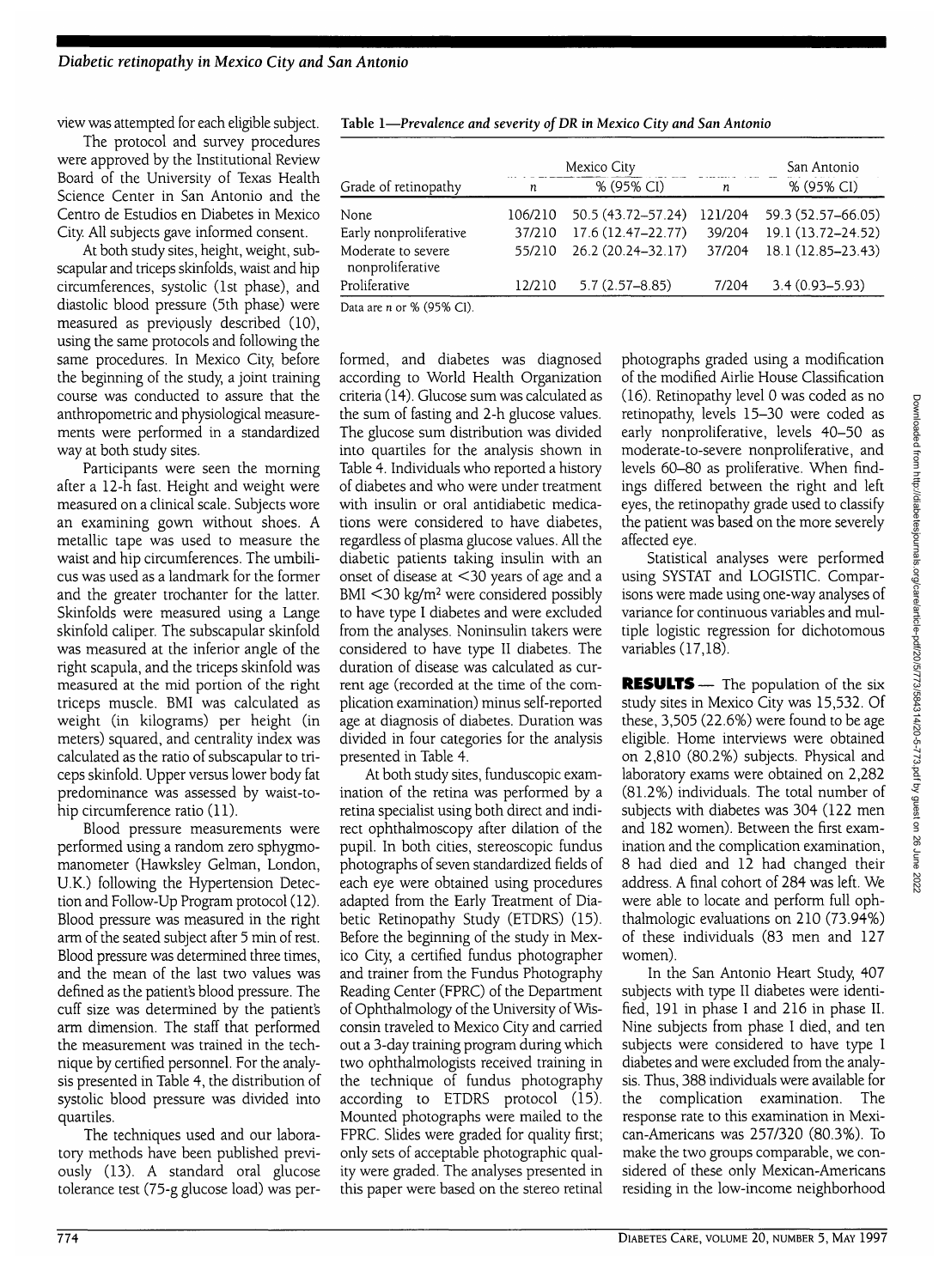Table 2—*Comparison of the clinical and metabolic characteristics of patients with and without diabetic retinopathy in both cities*

|                                 | Any retinopathy<br>San Antonio<br>Mexico City |                  |         | No retinopathy<br>Mexico City<br>San Antonio |                  |         |
|---------------------------------|-----------------------------------------------|------------------|---------|----------------------------------------------|------------------|---------|
|                                 | $(n = 104)$                                   | $(n = 83)$       | P value | $(n = 106)$                                  | $(n = 121)$      | P value |
| Men                             | 46(44.2)                                      | 28(33.7)         | 0.22    | 37(34.9)                                     | 34(28.1)         | 0.22    |
| Women                           | 58 (55.8)                                     | 55 (66.3)        | 0.24    | 69 (65.1)                                    | 87 (71.9)        | 0.24    |
| Duration (years)*               |                                               |                  |         |                                              |                  |         |
| $\leq 10$                       | 68 (65.4)                                     | 53 (63.9)        |         | 98 (92.5)                                    | 113(93.4)        |         |
| >10                             | 36(34.6)                                      | 29(34.9)         | 0.92    | 7(6.6)                                       | 8(6.6)           | 0.99    |
| Age (years)                     | $50.3 \pm 2.6$                                | $55.3 \pm 7.3$   | 0.019   | $50.4 \pm 2.0$                               | $51.0 \pm 9.4$   | 0.716   |
| Age at diagnosis (years)        | $42.9 \pm 8.8$                                | $46.4 \pm 10.8$  | 0.016   | $47.1 \pm 8.1$                               | $48.4 \pm 9.3$   | 0.265   |
| Systolic blood pressure (mmHg)  | $131.0 \pm 8.6$                               | $128.1 \pm 15.7$ | 0.205   | $129.4 \pm 6.7$                              | $127.5 \pm 15.1$ | 0.007   |
| Diastolic blood pressure (mmHg) | $74.0 \pm 9.8$                                | $73.7 \pm 9.0$   | 0.786   | $76.1 \pm 10.3$                              | $75.6 \pm 9.9$   | 0.698   |
| BMI $(kg/m2)$                   | $27.9 \pm 4.2$                                | $31.1 \pm 6.3$   | 0.001   | $29.9 \pm 4.5$                               | $32.8 \pm 6.2$   | 0.001   |
| Fasting glucose (mg/dl)         | $225.8 \pm 83.0$                              | $200.0 \pm 66.8$ | 0.025   | $153.5 \pm 65.3$                             | $160.5 \pm 61.3$ | 0.389   |
| 2-h postglucose (mg/dl)         | $299.2 \pm 125.8$                             | $365.4 \pm 95.2$ | 0.003   | $273.3 \pm 80.1$                             | $296.0 \pm 87.1$ | 0.106   |
| Cholesterol (mg/dl)             | $207.1 \pm 44.9$                              | $221.8 \pm 45.8$ | 0.030   | $197.9 \pm 44.9$                             | $203.9 \pm 43.0$ | 0.311   |
| Triglycerides (mg/dl)           | $247.9 \pm 129.8$                             | $196.0 \pm 94.6$ | 0.339   | $257.6 \pm 209.0$                            | $185.7 \pm 93.0$ | 0.126   |
| HDL (mg/dl)                     | $32.6 \pm 7.6$                                | $42.9 \pm 12.9$  | 0.001   | $33.0 \pm 9.9$                               | $40.6 \pm 10.2$  | 0.001   |
| $LDL$ (mg/dl)                   | $131.5 \pm 40.2$                              | $142.5 \pm 41.9$ | 0.076   | $125.8 \pm 38.8$                             | $127.1 \pm 35.7$ | 0.760   |

Data are *n* (%), P, or means ± SD. \*Total number of cases and the percentage do not add up due to missing values.

and in the age range of 35-64 years, yielding a total of 204 subjects.

A total of 104 (49.5%) subjects in Mexico City and 74 (36.3%) in San Antonio were taking oral agents. There were only 4 (1.9%) on insulin in Mexico City and 26 (12.8%) in San Antonio.

Table 1 shows the prevalence and severity of DR by city. There was no DR in 106 (50.5%) patients in Mexico City and 121 (59.3%) patients in San Antonio. We found early nonproliferative DR in 37 (17.6%) patients in Mexico City and 39 (19.1%) patients in San Antonio. There was moderate-to-severe nonproliferative DR in 55 (26.2%) patients in Mexico City and 37 (18.1%) patients in San Antonio. We found proliferative DR in 12 (5.7%) patients in Mexico City and 7 (3.4%) patients in San Antonio.

Table 2 presents a comparison of the clinical and metabolic characteristics of patients from the two cities who had any level of DR, compared with those who had no DR. Some clinical and metabolic variables were found to be significantly different among patients with and without DR between cities. However, in univariate logistic regression (with DR as the dependent variable) adjusted for age, sex, and duration, these differences did not reached statistical significance (Table 3).

Contingency tables were constructed to compare the risk by city of any grade of retinopathy with no retinopathy. We also created a category that we called moderateto-severe retinopathy, which consisted of moderate-to-severe nonproliferative and proliferative combined, and compared this category to the other two categories combined (i.e., no retinopathy and early nonproliferative). The group from Mexico City had an increased risk of any retinopathy relative to the group from San Antonio (oddsratio [OR], 1.43; 95% CI 0.95-2.15), although this difference did not reached statistical significance.

The Mexico City patients had an increased risk of moderate-to-severe retinopathy relative to early nonproliferative or no retinopathy (OR, 1.70; 95% CI 1.07-2.72), which was statistically significant  $(P = 0.01)$ . This difference did not appear to be attributable to differences in diabetic control between the cities, since

Table 3—*Logistic regression analysis for any level of diabetic retinopathy for Mexico City and San Antonio*

| Risk factor                                      | n       | OR.  | 95% CI        | City effect P value |
|--------------------------------------------------|---------|------|---------------|---------------------|
| $BMI$ (kg/m <sup>2</sup> )                       | 185/411 | 0.95 | $0.91 - 0.99$ | 0.967               |
| Systolic blood pressure<br>(10 mmHg difference)  | 185/411 | 0.99 | $0.87 - 1.13$ | 0.481               |
| Diastolic blood pressure<br>(10 mmHg difference) | 185/411 | 0.90 | $0.69 - 1.14$ | 0.467               |
| High blood pressure<br>(present/absent)          | 186/412 | 0.62 | $0.36 - 1.06$ | 0.358               |
| Fasting glucose<br>(10 mg/dl difference)         | 181/404 | 1.11 | $1.07 - 1.14$ | 0.392               |
| 2-h postglucose<br>(10 mg/dl difference)         | 107/276 | 1.05 | $1.03 - 1.08$ | 0.075               |
| Total cholesterol<br>(5 mg/dl difference)        | 182/404 | 1.04 | $1.01 - 1.07$ | 0.212               |
| HDL (5 mg/dl difference)                         | 181/401 | 1.04 | $0.93 - 1.17$ | 0.254               |
| LDL (5 mg/dl difference)                         | 179/398 | 1.04 | $1.01 - 1.07$ | 0.278               |

*n* represents the number of subjects with retinopathy over the total number of subjects. Univariate logistic regression was adjusted for age, sex, duration of diabetes, and city. Dependent variable was DR.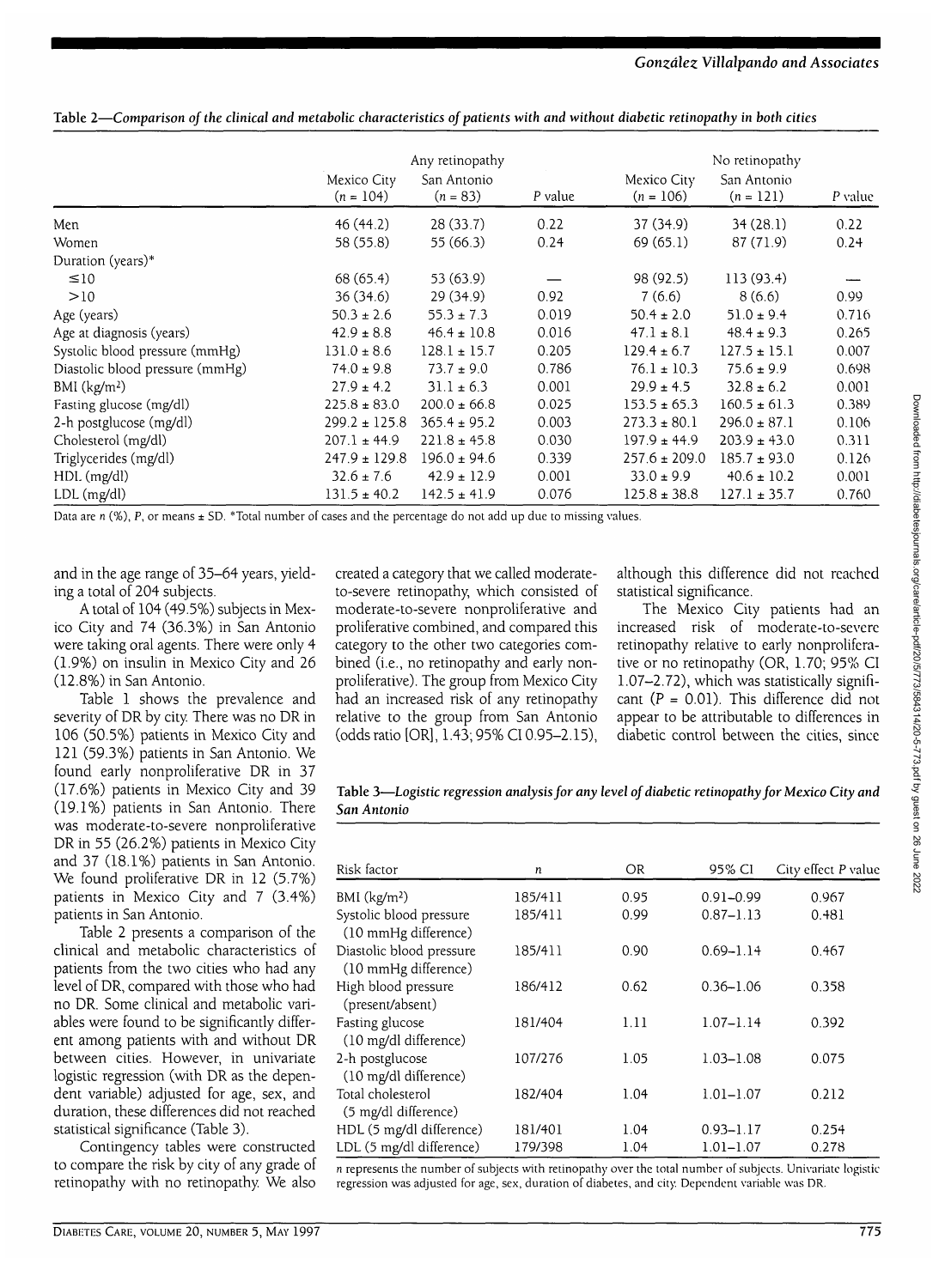|                                | Any retinopathy |                |         | Moderate to severe retinopathy |                |         |  |
|--------------------------------|-----------------|----------------|---------|--------------------------------|----------------|---------|--|
|                                | <b>OR</b>       | 95% CI         | P value | <b>OR</b>                      | 95% CI         | P value |  |
| City (Mexico City/San Antonio) | 1.45            | $0.97 - 2.16$  | 0.068   | 1.72                           | $1.10 - 2.70$  | 0.018   |  |
| Duration of diabetes (years)   |                 |                |         |                                |                |         |  |
| $\leq$ 1                       | 1.00            |                |         | 1.00                           |                |         |  |
| $>1-53$                        | 2.13            | $1.01 - 4.49$  | 0.046   | 3.09                           | $0.99 - 9.66$  | 0.053   |  |
| $>3-≤10$                       | 3.75            | 1.84-7.65      | 0.003   | 10.47                          | $3.71 - 29.54$ | 0.000   |  |
| >10                            | 9.25            | $3.57 - 23.98$ | 0.000   | 31.42                          | 9.76-101.12    | 0.000   |  |
| Glucose sum                    |                 |                |         |                                |                |         |  |
| $<$ 350                        | 1.00            |                |         | 1.00                           |                |         |  |
| $\geq$ 350- $\leq$ 450         | 0.89            | $0.40 - 2.01$  | 0.788   | 0.78                           | $0.25 - 2.42$  | 0.665   |  |
| ≥450–<600                      | 2.97            | $1.39 - 6.35$  | 0.005   | 3.20                           | $1.22 - 8.42$  | 0.018   |  |
| $\geq 600$                     | 4.88            | $2.21 - 10.74$ | 0.000   | 3.51                           | $1.32 - 9.35$  | 0.012   |  |
| Age (10-year intervals)        | 1.52            | $1.19 - 1.94$  | 0.001   | 1.45                           | $1.10 - 1.94$  | 0.009   |  |
| Systolic blood pressure        |                 |                |         |                                |                |         |  |
| $<$ 115                        | 1.00            |                |         | 1.00                           |                |         |  |
| $\geq$ 115- $\leq$ 130         | 0.98            | $0.47 - 2.04$  | 0.953   | 1.29                           | $0.51 - 3.27$  | 0.586   |  |
| $\geq$ 130- $\leq$ 150         | 1.11            | $0.51 - 2.41$  | 0.784   | 1.56                           | $0.60 - 4.06$  | 0.360   |  |
| $\geq$ 150                     | 2.60            | $0.87 - 7.74$  | 0.087   | 2.42                           | $0.68 - 8.70$  | 0.174   |  |

Table 4— ORs *and 95% CIsfor risk factors for any retinopathy and moderate-to-severe retinopathy by multiple logistic regression analysis*

Glucose sum was calculated as the sum of fasting and 2-h glucose values.

there were no consistent glucose differences between the two cities, as shown in Table 2.

To elucidate the interrelationships among previously reported risk factors for retinopathy, multiple logistic regression stratified analyses were performed. The dependent variable was either any retinopathy or moderate-to-severe retinopathy. The predictor variables were city, age, sex, duration of disease, systolic blood pressure, and glucose sum. Table 4 shows these results.

For both dependent variables, age, duration of disease, and glucose sum were positively and significantly associated with retinopathy, whereas systolic blood pressure was not. As the predictor variable, city was positive and significantly associated with moderate-to-severe diabetic retinopathy (OR, 1.72; 95% CI 1.10-2.70;  $P < 0.01$ ).

CONCLUSIONS — For this investigation, every effort was made to ensure methodological comparability between the two cities. Anthropometric and physiological variables were measured using the same protocol at both study sites. All laboratory procedures were performed in the same laboratory (San Antonio). Fundus photographs were sent to the same center for grading using the same criteria.

We have demonstrated that any level of DR is higher in Mexican patients, although this difference was only of borderline statistical significance ( $P = 0.07$ ). However, for

moderate-to-severe DR, Mexican subjects with diabetes appear to be at higher risk. Although the results for any retinopathy were only of borderline statistical significance, they are nevertheless consistent with the results for moderate-to-severe retinopathy, since the point estimate of the ORs (Mexico City/San Antonio) are both >1.0 and similar (Table 4) in magnitude. The lack of statistical significance may be attributable to the introduction of noise in the any-retinopathy analysis, because the hallmark lesion of early nonproliferative retinopathy, the microaneurysm, is not necessarily specific for diabetes, since it can be caused by other conditions different from diabetes.

Since Mexican-Americans have a higher risk for both diabetes and DR, compared with non-Hispanic whites, we may infer that Mexicans with diabetes are also at higher risk, compared with non-Hispanic whites. Also, like Mexican-Americans, Mexicans may be considered to be in "double jeopardy" (7), since they have both an increased risk of diabetes and, thus, an increased risk of DR.

Another population of Hispanic origin has been studied using the same methodology (8). In this group of patients, the prevalence of DR was not significantly higher than non-Hispanic whites. It is difficult to explain this apparent discrepancy. We believe, however, that the prevalence of DR, particularly the moderate-to-severe

form, is high among Mexican patients with diabetes, since this is the general perception of most Mexican ophthalmologists.

One possible explanation for the greater severity of diabetic retinopathy in Mexico City compared with San Antonio patients with diabetes might be less access to health care, resulting in delayed diagnosis in the Mexico City population. If this were the case, one might expect more retinopathy in newly diagnosed cases from Mexico City than in newly diagnosed cases from San Antonio. This was, in fact, what was observed (prevalence of any retinopathy in newly diagnosed cases, 21/164 [32.8%] from Mexico City vs. 14/77 [18.2%] from San Antonio;  $P = 0.071$ ). On the other hand, the ratio of newly to previously diagnosed cases was lower in Mexico City (64:146) than in San Antonio (77:127), suggesting no delay in diagnosis. This latter difference, however, was not statistically significant. Harris et al. (19) have suggested back-extrapolating the linear relationship between retinopathy and disease duration to the time when retinopathy prevalence is estimated to be zero to form an estimate of the time of disease onset. When this technique was applied to the present data set, there was no evidence that Mexico City patients with diabetes were, on average, diagnosed later in the course of their disease, compared with San Antonio patients.

It is possible that the prevalences of DR observed in this ethnic group might be the Downloaded from http://diabetesjournals.org/care/article-pdf/20/5/773/584314/20-5-773.pdf by guest on 26 June 2022 Downloaded from http://diabetesjournals.org/care/article-pdf/20/5/773/584314/20-5-773.pdf by guest on 26 June 2022